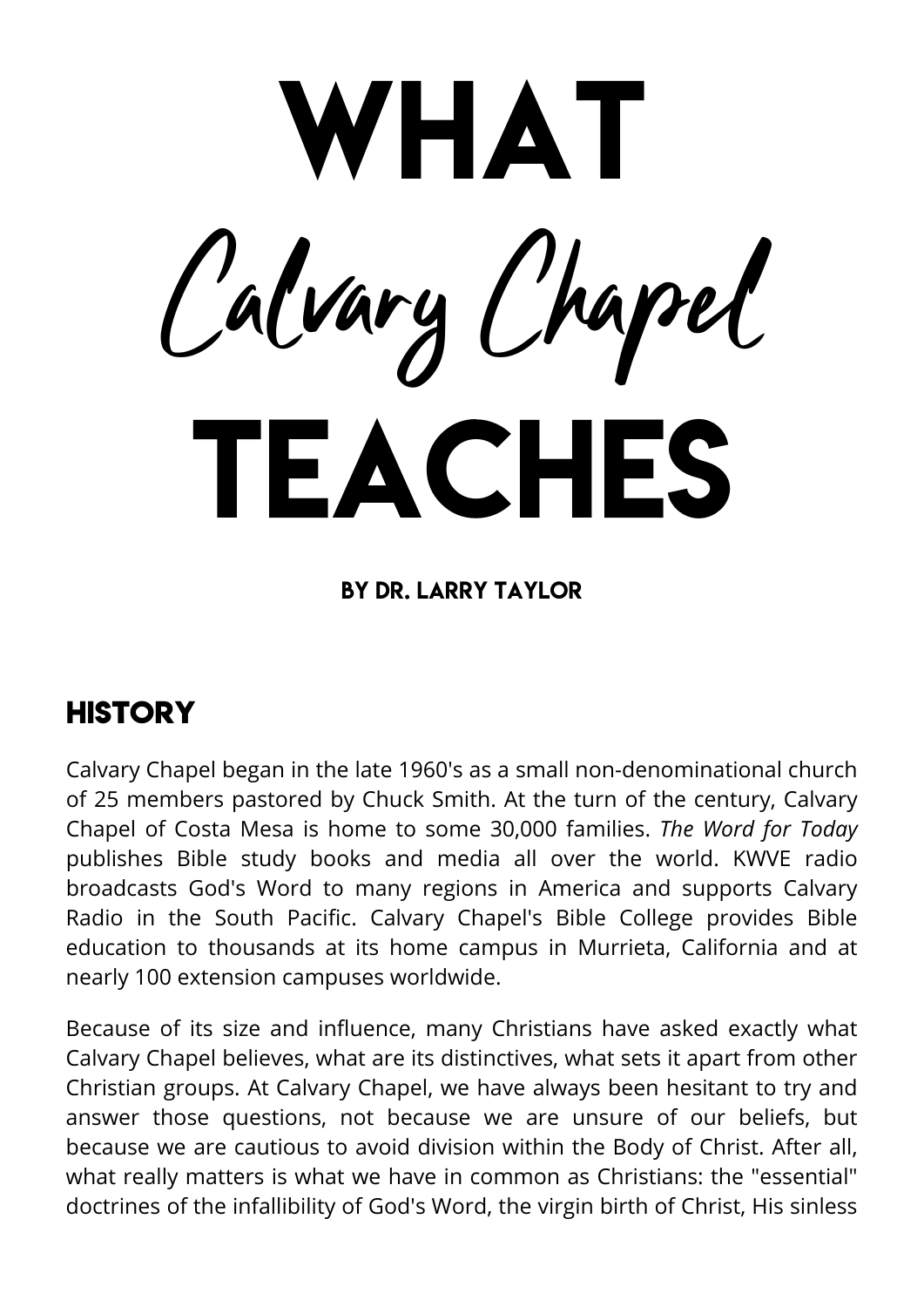life, death for our sins, bodily resurrection, ascension to glory, and personal return to rule the earth. These are the essence of Christianity, and agreed upon by virtually all born again believers.

When we move away from the essential doctrines to those that are less essential we risk setting barriers up in the church, something we at Calvary Chapel have no desire to do. Still, Calvary Chapel is distinct from denominational churches and other Protestant groups and people want to know what those distinctions are. That is the purpose of this little booklet. It is not our purpose to cause division or discord in the Body of Christ, conversely, we long for unity among God's people of all persuasions, and we allow for a great deal of flexibility even within our own ranks. Calvary Chapel pastors are not clones who all believe exactly the same thing. Still, there are distinctives that make Calvary Chapel unique and which define our mission.

# **THE BALANCE**

In a broad general sense, Calvary Chapel is the middle ground between fundamentalism and Pentecostalism in modern Protestant theology. In fact, we believe that this is at least part of the reason why God has raised up this ministry. Fundamentalism is that portion of Protestantism which holds to the literal interpretation of the Scriptures, believing that they are divinely inspired and inerrant. Hence, the "fundamentals" of the faith are emphasized.

Although the modem news media and the liberal church scorn fundamentalists as backwards and stupid, the truth is that fundamentalism has preserved the integrity of God's Word and held on to the essential doctrines of the orthodox faith.

Pentecostalism as a modern movement grew out of the Azusa Street revival in Los Angeles at the turn of the 20th century, and spawned denominations that emphasize the fullness of the Holy Spirit and the exercise of spiritual and Scriptural gifts of the Spirit, which had fallen dormant in the main line churches. Also criticized by the liberal church and news media as being emotionally driven, Pentecostalism restored to the church the importance of gifts of the Spirit and the power of God for the believer today. Over the years, however, fundamentalism, while it clung to the integrity of God's Word, tended to become rigid, legalistic, and unaccepting of spiritual gifts.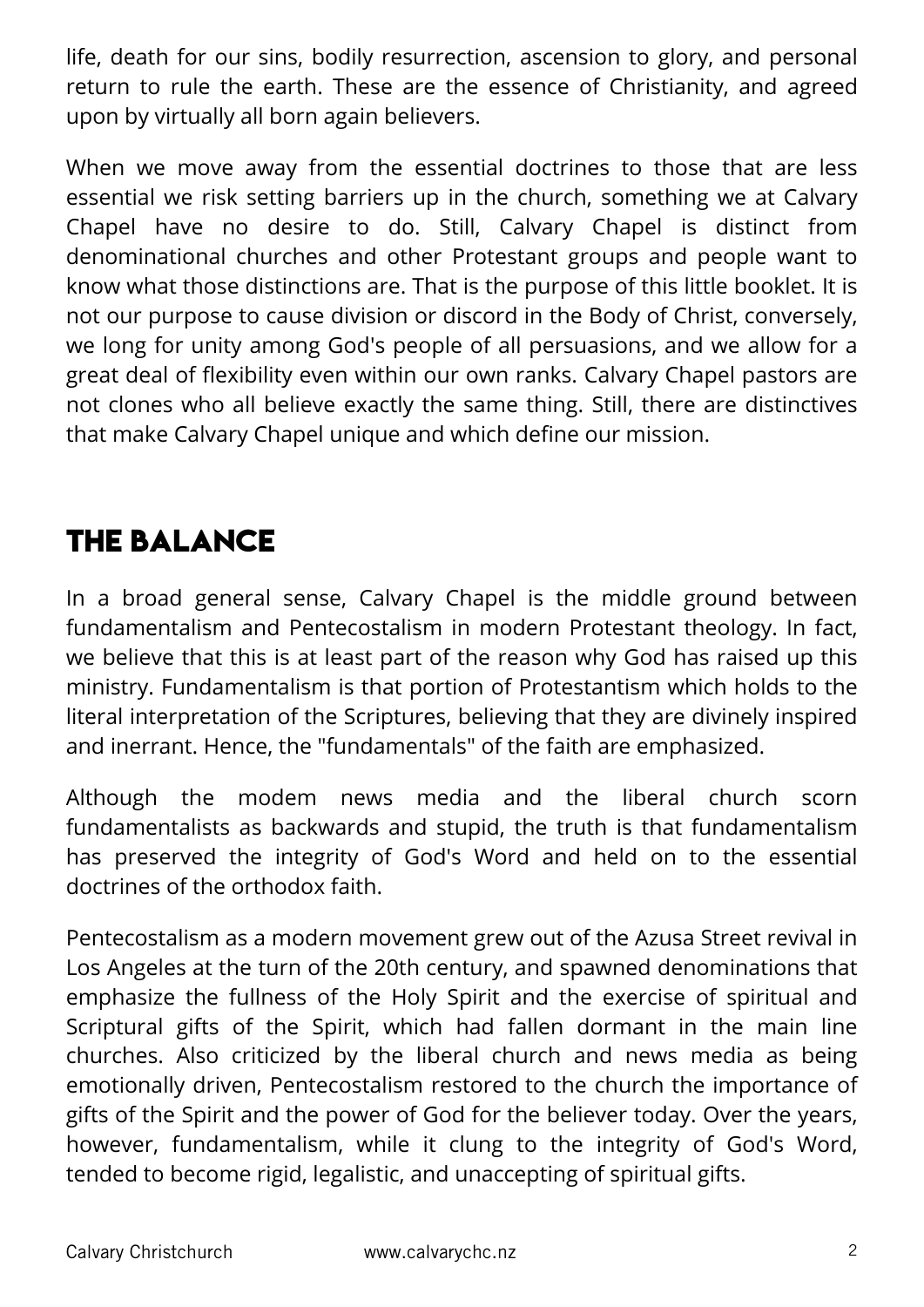Similarly, Pentecostalism became enthusiastic and emotional at the expense of the teaching of God's Word. Calvary Chapel is the balance between the two. At Calvary Chapel we believe in the gifts of the Holy Spirit mentioned in the Bible, and we encourage their exercise, but always decently and in order, and with the primary emphasis on the Word of God which we look to as our primary rule of faith.

To quote Pastor Chuck Smith: "We believe in the gifts of the Holy Spirit mentioned in the Scriptures, and that they are valid for today if they are exercised within the Scriptural guidelines. We as believers are to desire the best gifts, seeking to exercise them in love that the whole Body of Christ might be edified. We believe that love is more important than the most spectacular gifts, and without this love all exercise of spiritual gifts is worthless. "Because of this balance, Calvary Chapel services are designed to be centred around the verse by verse teaching of God's Word, and special "after glow" services are provided where the gifts of the Holy Spirit can operate freely under the leadership of mature Christians.

Many Pentecostals think Calvary Chapel is not emotional enough, and many fundamentalists think Calvary Chapel is too emotional. That balance is indication, in my opinion, that we are right where God wants us to be.

Calvary Chapel also differs from most mainline churches in its style of church government. Most denominational churches maintain either a congregational form of church government, a Presbyterian form, or an Episcopal form of running their churches.

These three terms should not be confused with the denominations that bear the same names because other churches of different names share the same styles of government. The congregational form of church government is an American invention and appeals to our American sense of democracy. Basically, the congregation as a whole makes all decisions in these churches by voting on matters of importance and appointing committees from its ranks to run the daily operation of the church. Most Congregational, Baptist, Pentecostal, Brethren, and non-denominational churches are organized in this fashion. The congregation votes on hiring a pastor, votes on how to spend the money, and on anything else of importance. Although democratic people like the idea, congregational forms of church government often wind up at best causing the pastor to be directed by the sheep he is supposed to lead, and at worst reducing the pastor to a hireling.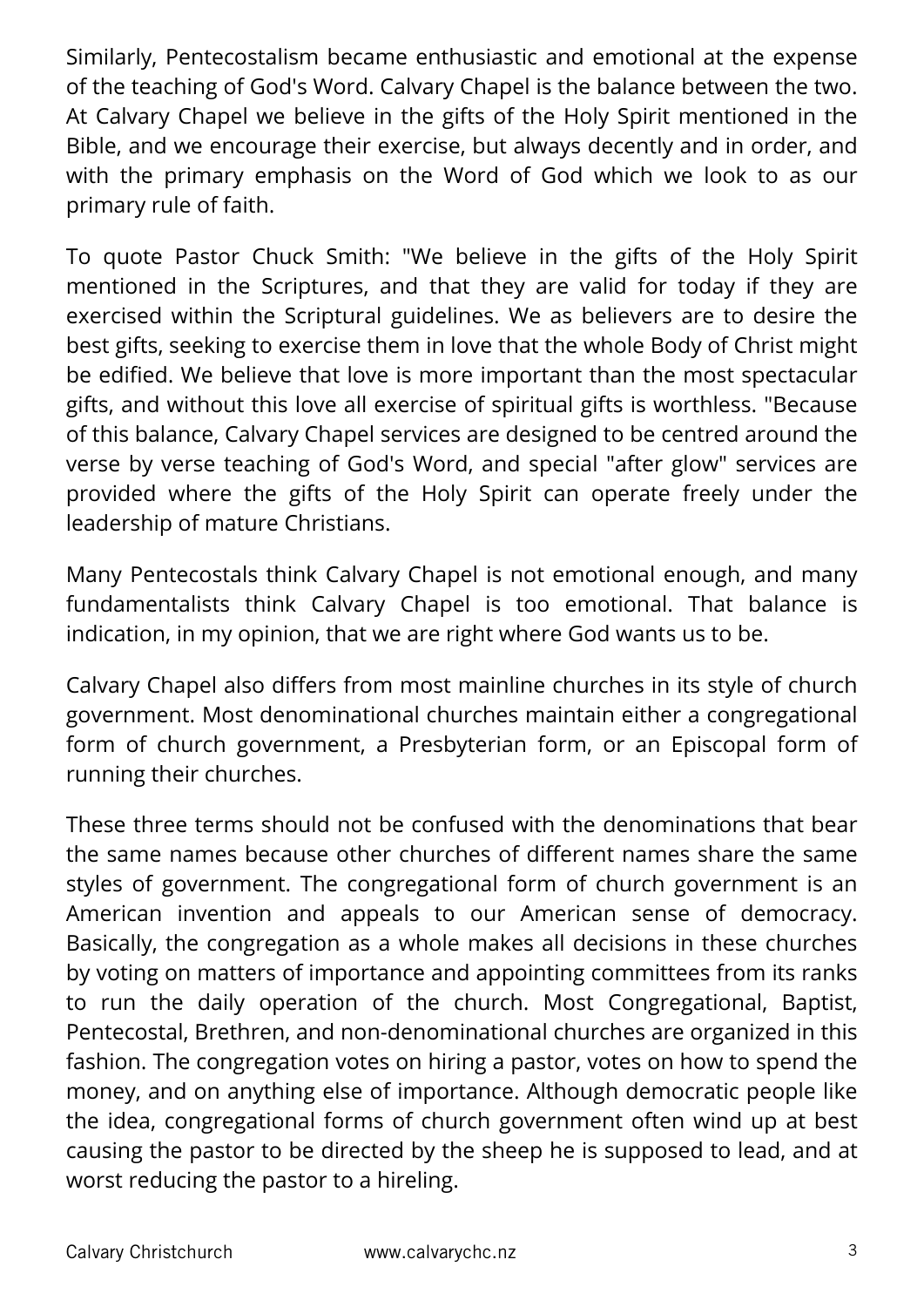The Episcopal form of church government, used by Episcopalian, Anglican, Catholic, Orthodox, and Methodist churches (to name a few) is controlled by a church hierarchy, which may have differing names. Basically, there is a bishop, or someone of similar stature if called by a different name, who oversees the churches, appoints pastors to pulpits, sets policy, and guides the vision of the local congregations. Unfortunately, this style of government, which grew out of European monarchies, leaves little freedom for the local pastor or congregation to follow the leading of the Spirit.

The Presbyterian form of church government, which is typical in Presbyterian and Reformed churches, puts the decisions of church polity in the hands of a select group of elders (the "presbytery") who are appointed in various different ways, depending on the church. These elders are over the pastor, who in turn is over the congregation. The problem here too is that this system puts the God-appointed leader, the pastor, under some of those he is supposed to lead.

Calvary Chapels are organized differently. Church government at Calvary Chapel is very simple, not a complex bureaucracy, committees and subcommittees are essentially nonexistent. Basically, at Calvary Chapel we believe that the pastor is responsible for the church, responsible to hear from God, and responsible to feed and love His people faithfully. Elders are appointed in the larger churches to help the pastor care for the spiritual needs of the congregation, as are deacons to help the pastor care for the material needs of the church. In addition, our churches often have church boards which are usually are made up of mature Christian businessmen who can advise the pastor with respect to the business operations and decisions of the church such as property management and financial management.

At Calvary Chapel, church organization is de-emphasized, and only the organization that is needed to run the church is instituted. The pastor guides the church as he is lead by the Holy Spirit, we trust God to put pastors where He wants them to be.

## **DOCTRINE**

At Calvary Chapel we believe in all the fundamental doctrines of the evangelical Protestant church. For example, we believe in the inerrancy of Scripture, that the Bible, Old and New Testaments, is the inspired, infallible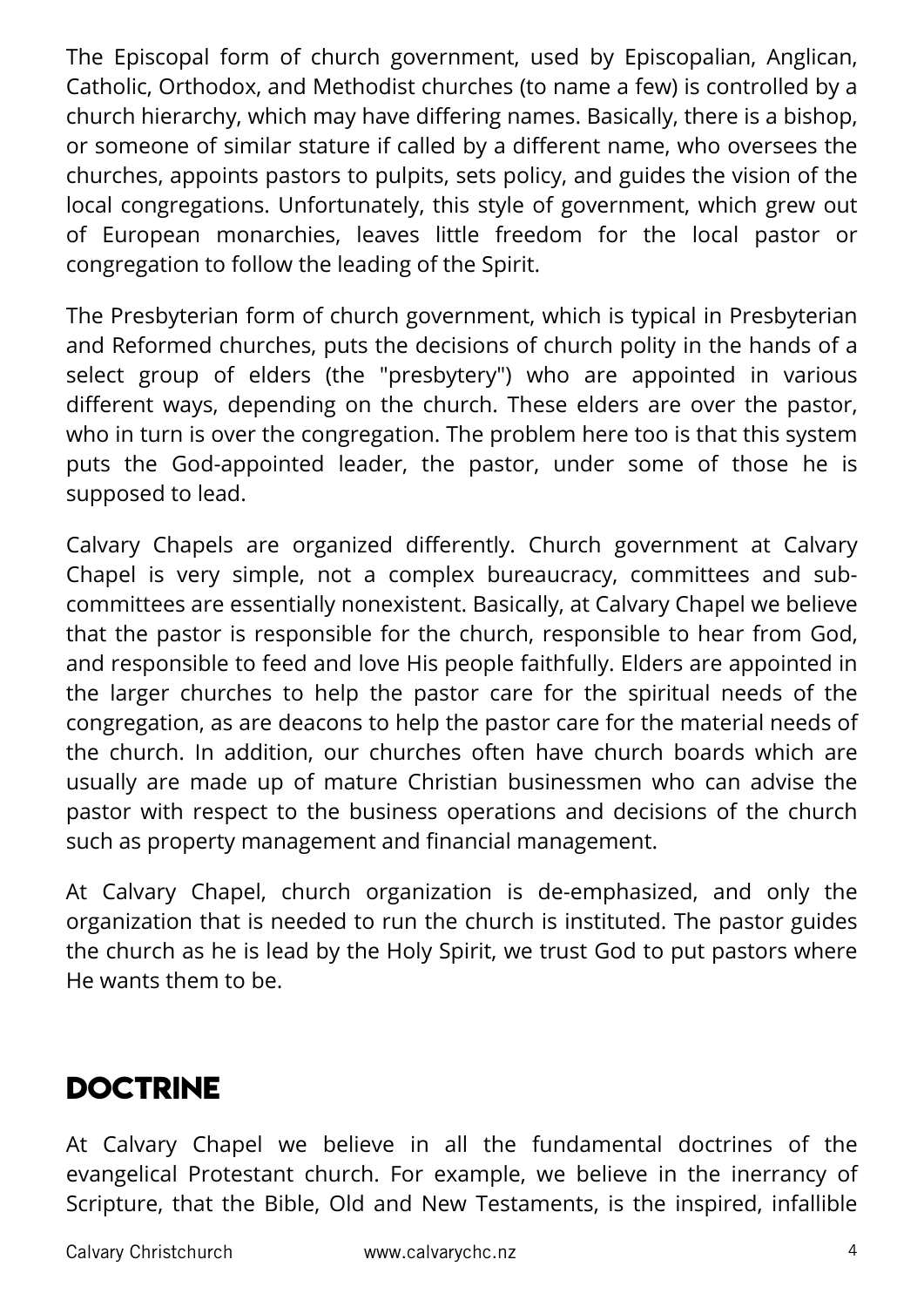Word of God. We believe that God is eternally existent in three separate persons: Father, Son, and Holy Spirit. We believe that God the father is the personal, transcendent, and sovereign creator of all things. We believe that Jesus Christ is fully God and fully human, that He was born of a virgin, lived a sinless life, provided for the atonement of our sins by His vicarious death on the Cross, was bodily resurrected by the power of the Holy Spirit, ascended back to the right hand of God the father, and ever lives to make intercession for us.

After He ascended to Heaven, Jesus poured out His Holy Spirit on the believers in Jerusalem, enabling them to fulfil His command to preach the Gospel to the entire world, an obligation shared by all believers today. We believe that all people are by nature separated from God and responsible for their own sin, but that salvation, redemption, and forgiveness of sin are freely offered to all by the grace of our Lord Jesus Christ.

When a person repents of sin and accepts Jesus Christ as personal Saviour and Lord, trusting Him to save, that person is immediately born again and sealed by the Holy Spirit, all his/her sins are forgiven, and that person becomes a child of God, destined to spend eternity with the Lord.

As we previously mentioned, we believe in the proper Scriptural exercise of all the gifts of the Holy Spirit in the Bible, the greatest gift of all being God's love. At Calvary Chapel, we await the pre-tribulation rapture of the church. Calvary Chapel is strongly committed to a belief that the church will be raptured before the seven-year tribulation period described in Revelation chapters 6 through 18.

We recognize that other believers hold a different view, but this is the way we see the Scripture's teaching on this subject. We believe that the second coming of Jesus Christ with His saints to rule on the earth will be personal, pre-millennial, and visible. This motivates us to heartfelt worship, committed service, diligent study of God's Word, regular fellowship with other Christians, and participation in both adult baptism by immersion and in Holy Communion. Calvary Chapel rejects the teaching of "millennialism" which spiritualises Scripture and denies the literal 1,000-year reign of Christ on the earth as described in Revelation chapter 20.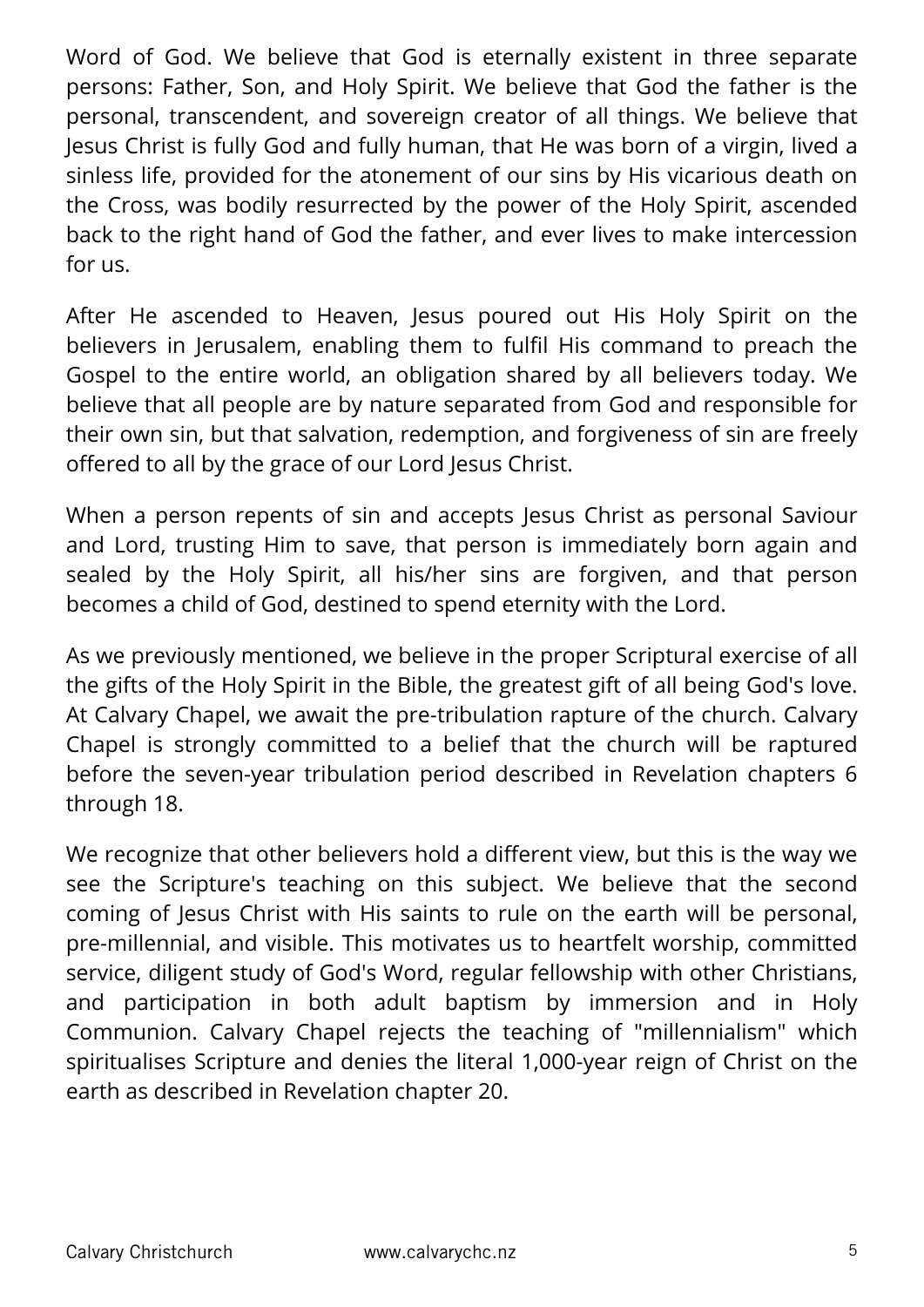# **WHAT WE DO NOT BELIEVE**

At Calvary Chapel, we reject some popular doctrines of some Christian groups because we believe them to be in error Scripturally. This does not mean that we will not fellowship with those holding these views; it simply means that such views are outside the boundaries of what constitutes a Calvary Chapel church. For example, we reject, as we have already mentioned, "millennialism", post-millennialism, as well as a mid or post-tribulation rapture view.

At Calvary Chapel, we are strongly pre-millennialists and pre-tribulation rapturists. We also reject the belief, held by some Pentecostals and charismatics, that Christians can be demon possessed. The Scripture says "greater is He that is in you than he who is in the world" which makes no sense if a believer can be simultaneously indwelt by both the Holy Spirit and evil spirits. Christians can be attacked by demons, but they cannot be possessed or controlled by them.

In addition, we reject "5-point Calvinism". For a deeper understanding of what Calvinism is, see my book *Calvinism versus Arminianism*, but for our purposes here, suffice it to say that Calvary Chapel rejects two of the five points of 5 point Calvinism. First, Calvinism teaches that Jesus's atonement on the Cross was limited, that is, that He died only for a chosen group, His "elect", not for the sins of the entire world. At Calvary Chapel, we believe that Jesus died on the Cross for all the sins of all people, and that anyone who wants to can accept Him as Lord and Saviour and be born again. Strict 5-point Calvinists believe that only the elect can be saved and that God has elected others to spend eternity in hell. Secondly, we reject the Calvinistic teaching called "irresistible grace", which is the belief that man cannot, even if he wants to, resist the wooing and calling of God to salvation.

Instead, at Calvary Chapel we believe that man has a free will and he can resist the call of God if he chooses to do so. Therefore, those who hold to 5 point Calvinism are outside of the borders of what defines Calvary Chapel.

At Calvary Chapel, we also reject the teaching of "positive confession" which is the doctrine put forth by the faith movement teachers that says that we as human beings can have unlimited health and wealth because we, like God, have the ability to create our own reality by the confession of our lips. These people teach that if a person will confess health and wealth consistently, then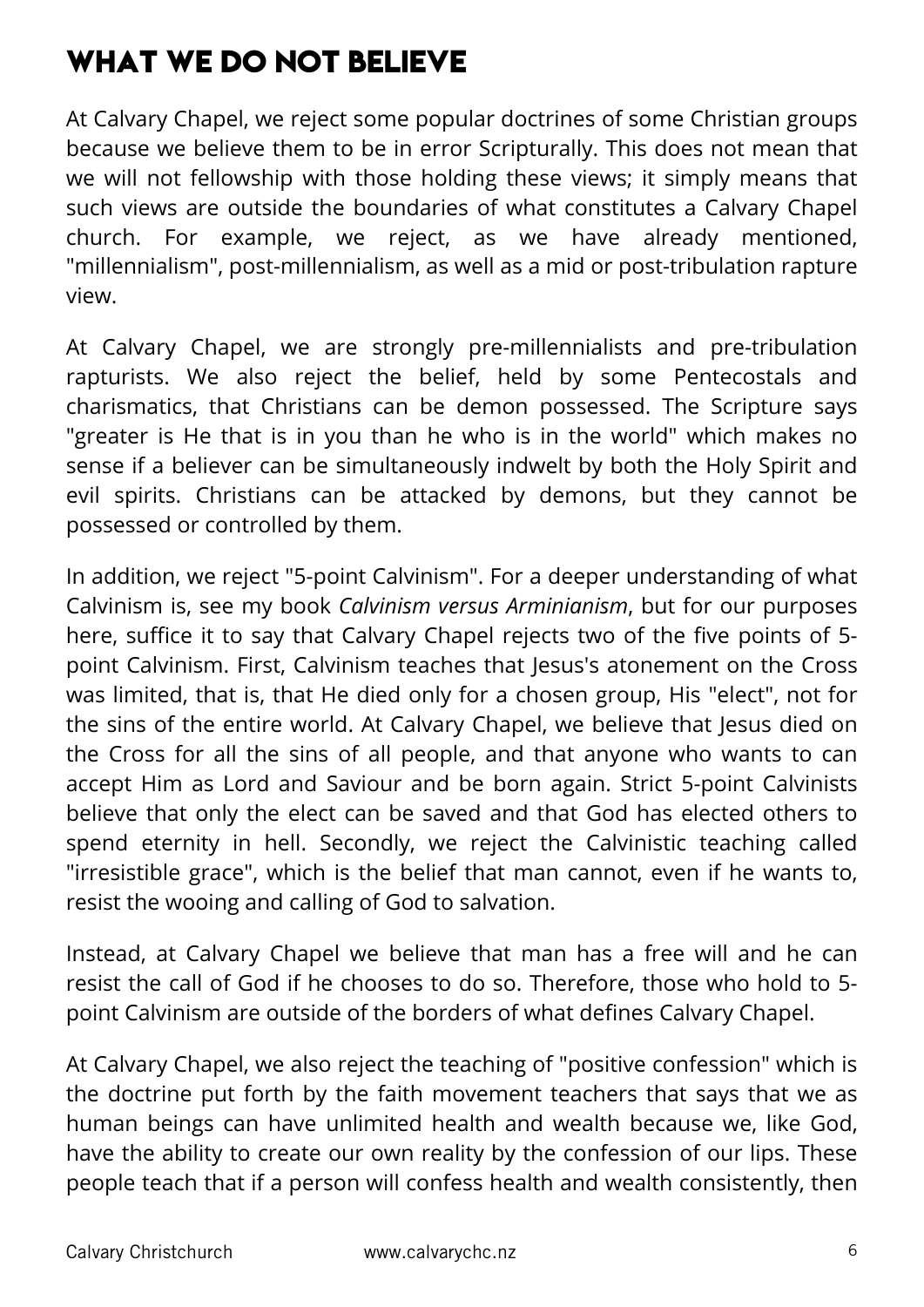that is what they will have, and, conversely, the Christian living in sickness or poverty is settling for less than his full inheritance in Christ.

At Calvary Chapel, we believe that many believers both in the Bible and in daily life are often afflicted not because their confession is wrong, but simply because we live in a foreign world. We believe that the health and prosperity doctrine is a perversion of Scripture and is often used to fleece the flock of God. We do not believe that God can be commanded by man to heal or provide, but that we must always submit to His perfect will even in affliction.

Additionally, we reject the teaching that uses human prophecy to supersede the Word of God. There are some Christian groups around which claim to have prophets and apostles of equal validity with those who wrote the Bible. Moreover, they claim that the prophetic utterances from these people take precedence over the Word of God. At Calvary Chapel, we believe that the Bible is the final authority and the complete Word of God for His church today, and that no prophecy or teaching can ever supersede it.

Some churches have incorporated human secular psychology and philosophy into their teaching programs, creating sermons that are more based on secular humanistic theory than on the Word of God. While we respect our fellow believers, who work in mental health related fields, we at Calvary Chapel believe that the central mission of the church is to proclaim God's Word to a lost and hurting world. Moreover, it has been our experience that humanistic psychology and philosophy often does more harm than good, and people respond best when God's Word is proclaimed in the power and love of the Holy Spirit. It is God's Word that changes lives for the better. At Calvary Chapels our services remain centred on the teaching of the Bible.

And finally, as we have mentioned before, Calvary Chapel rejects the overemphasis of spiritual gifts and experiential signs and wonders to the exclusion of Biblical teaching. Again, we are a Bible based ministry that avoids programs and gimmicks in favour of the simple teaching of the Word of God in love to His people. In our services, we focus on a personal relationship with God through worship music, prayer, and the teaching of the Word of God. We offer both expository and topical studies; we do not allow speaking in tongues loudly during services because we do not believe that the Holy Spirit would interrupt Himself.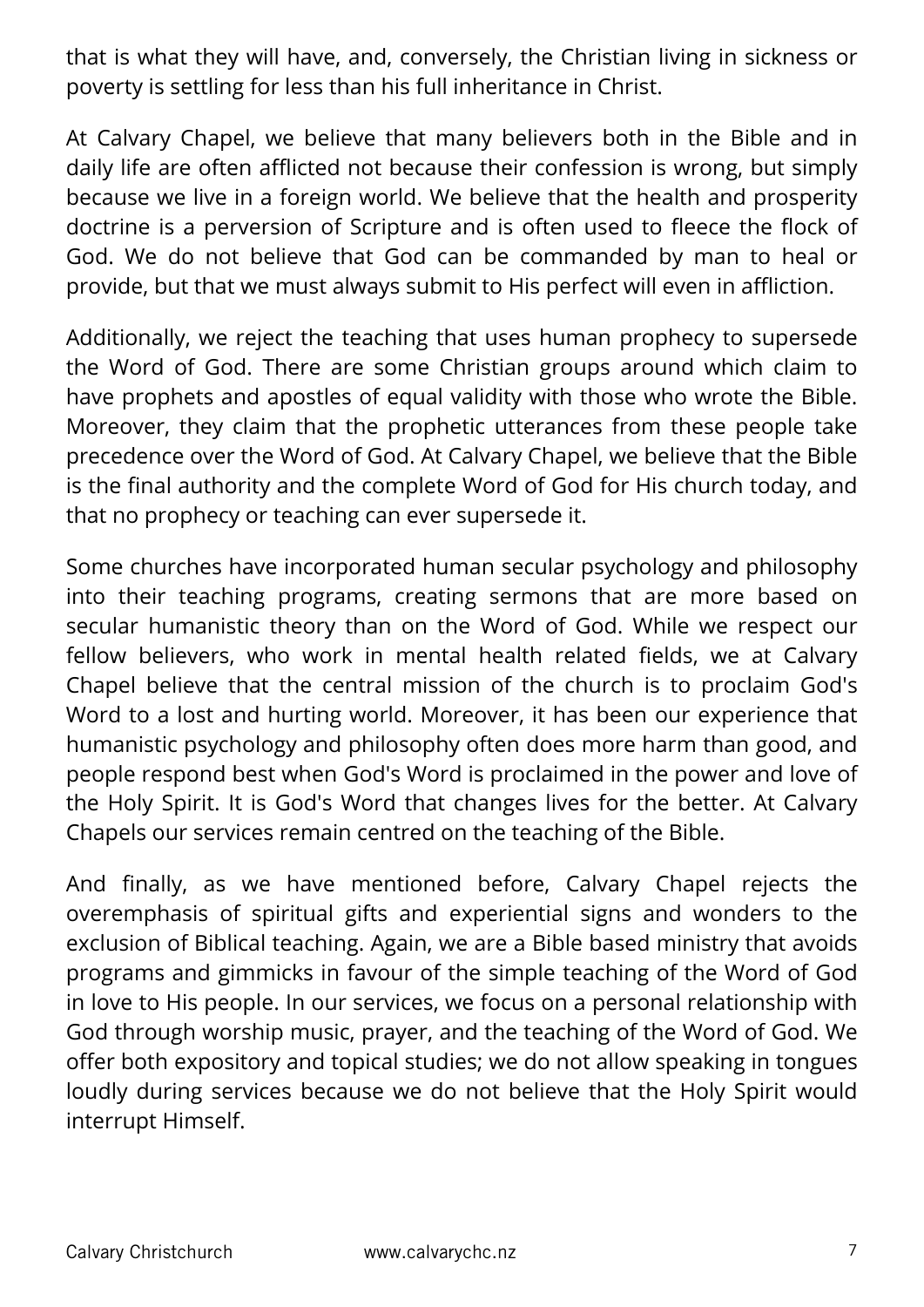## **WORSHIP Music**

Many people are under the impression that a particular style of worship is insisted upon at Calvary Chapel, that style being the soft contemporary sound. Although most Calvary Chapels do utilize a form of contemporary worship, there are actually a great variety of styles of Music found in our churches. Some are very traditional and conservative, with organs or pianos and hymns, while others prefer electric pianos, guitars and drums.

There is no set style of worship to define Calvary Chapel; instead there is wide latitude in expression. All of us desire, of course, that whatever the style of worship, it come from our hearts. Some of our churches are filled with elderly people in suits and ties, some are filled with young people in jeans and tee shirts, and many are a combination of all different ages, styles, and races of folks who come together with one common focus: love for Jesus Christ and the desire to know Him more intimately. Calvary is a place where anyone, regardless of dress style or ethnicity or musical taste, can come and feel welcome.

# **STATEMENT OF FAITH**

To better help people not familiar with the Calvary Chapel ministries understand who we are, we have developed the following statement of faith, most of which was written by, and all of which was approved by the late Pastor Chuck Smith, the founder of the Calvary Chapel movement.

**Calvary Chapel** has been formed as a fellowship of believers in the Lordship of Jesus Christ.

**Our supreme desire** is to know Christ and be conformed to His image by the power of the Holy Spirit. We are not a denominational church, nor are we opposed to denominations as such, only to their overemphasis of the doctrinal differences that have led to the division of the Body of Christ. **We believe** the only true basis of Christian fellowship is Christ's (Agape) love, which is greater than any differences we possess, and without which we have no right to claim ourselves Christians. **We believe** worship of God should be spiritual. Therefore, we remain flexible and yielded to the leading of the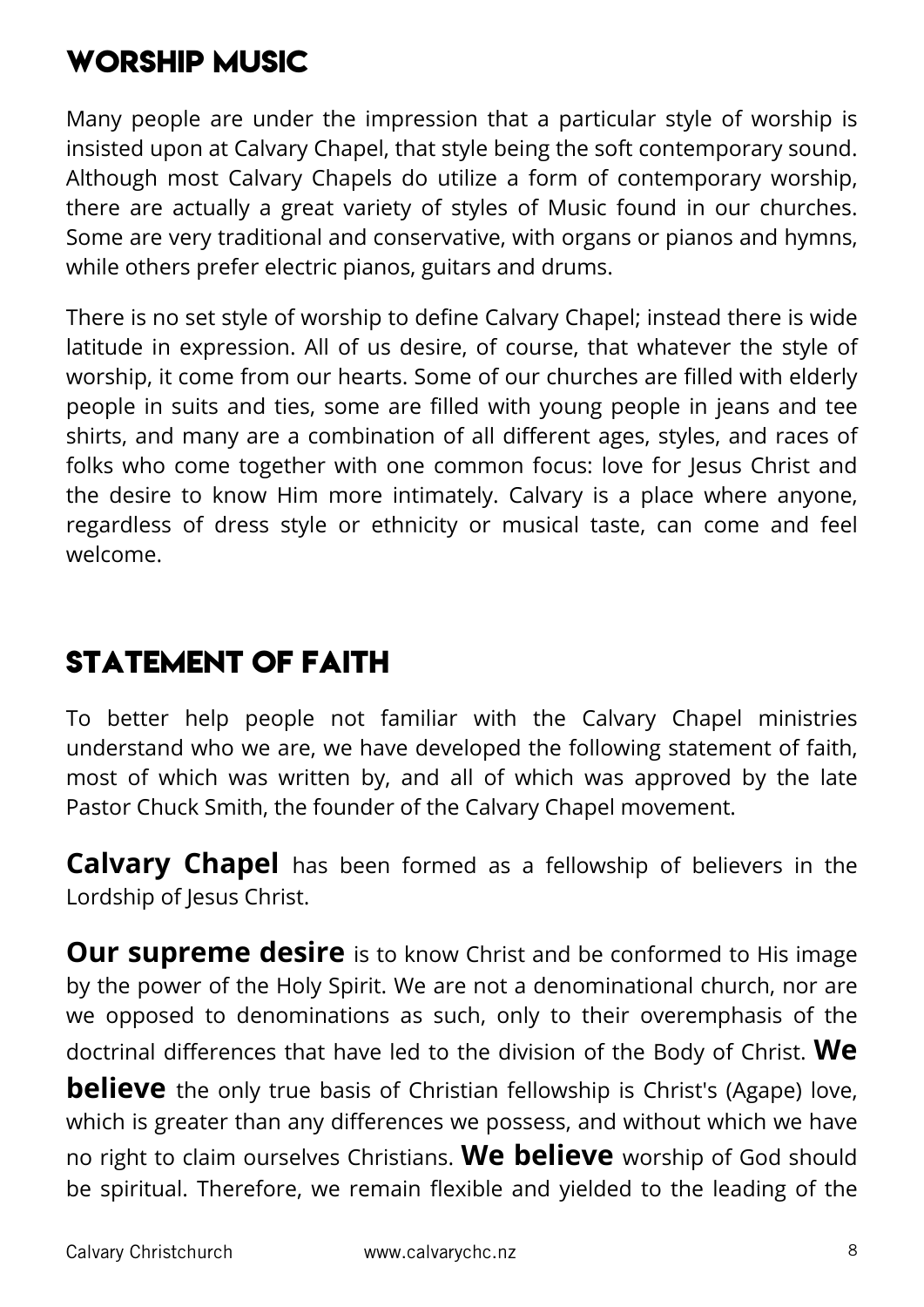Holy Spirit to direct our worship. **We believe** worship of God should be inspirational. Therefore, we give great place to music in our worship. We believe worship of God should be intelligent. Therefore, our services are designed with great emphasis upon the teaching of the Word of God that He might instruct us how He should be worshipped. **We believe** worship of God should be fruitful. Therefore, we look for His love in our lives as the supreme manifestation that we have been truly worshipping Him. **We believe** in all the fundamental doctrines of orthodox evangelical Christianity. **We believe** in the inerrancy of Scripture, that the Bible, Old and New Testaments is the inspired, infallible Word of God. **We believe** that God is eternally existent in three separate persons: Father, Son and Holy Spirit. We believe that God the Father is the personal, transcendent, and sovereign Creator of all things. We believe that Jesus Christ is fully God and fully human, that He was born of a virgin, lived a sinless life, provided for the atonement of our sins by His vicarious death on the Cross, was bodily resurrected by the power of the Holy Spirit, ascended back to the right hand of God the Father, and ever lives to make intercession for us. After Jesus ascended to Heaven, He poured out His Holy Spirit on the believers in Jerusalem, enabling them to fulfil His command to preach the Gospel to the entire world, an obligation shared by all believers today. **We believe** that all people are by nature separated from God and responsible for their own sin, but that salvation, redemption, and forgiveness are freely offered to all by the grace of our Lord Jesus Christ. When a person repents of sin and accepts Jesus Christ as personal Saviour and Lord, trusting Him to save, that person is immediately born again and sealed by the Holy Spirit, all his/her sins are forgiven, and that person becomes a child of God, destined to spend eternity with the Lord. **We believe** in the gifts of the Holy Spirit mentioned in the Scriptures, and that they are valid for today if they are exercised within the Scriptural guidelines. We as believers are to covet the best gifts, seeking to exercise them in love that the whole Body of Christ might be edified. We believe that love is more important than the most spectacular gifts, and without this love all exercise of spiritual gifts is worthless. **We believe** that church government should be simplistic rather than a complex bureaucracy, and we depend on the Holy Spirit to lead, rather than on fleshly promotion. **We await** the pre-tribulation rapture of the church, and we believe that the second coming of Christ with His saints to rule on the earth will be personal, pre-millennial, and visible. This motivates us to holy living, heartfelt worship,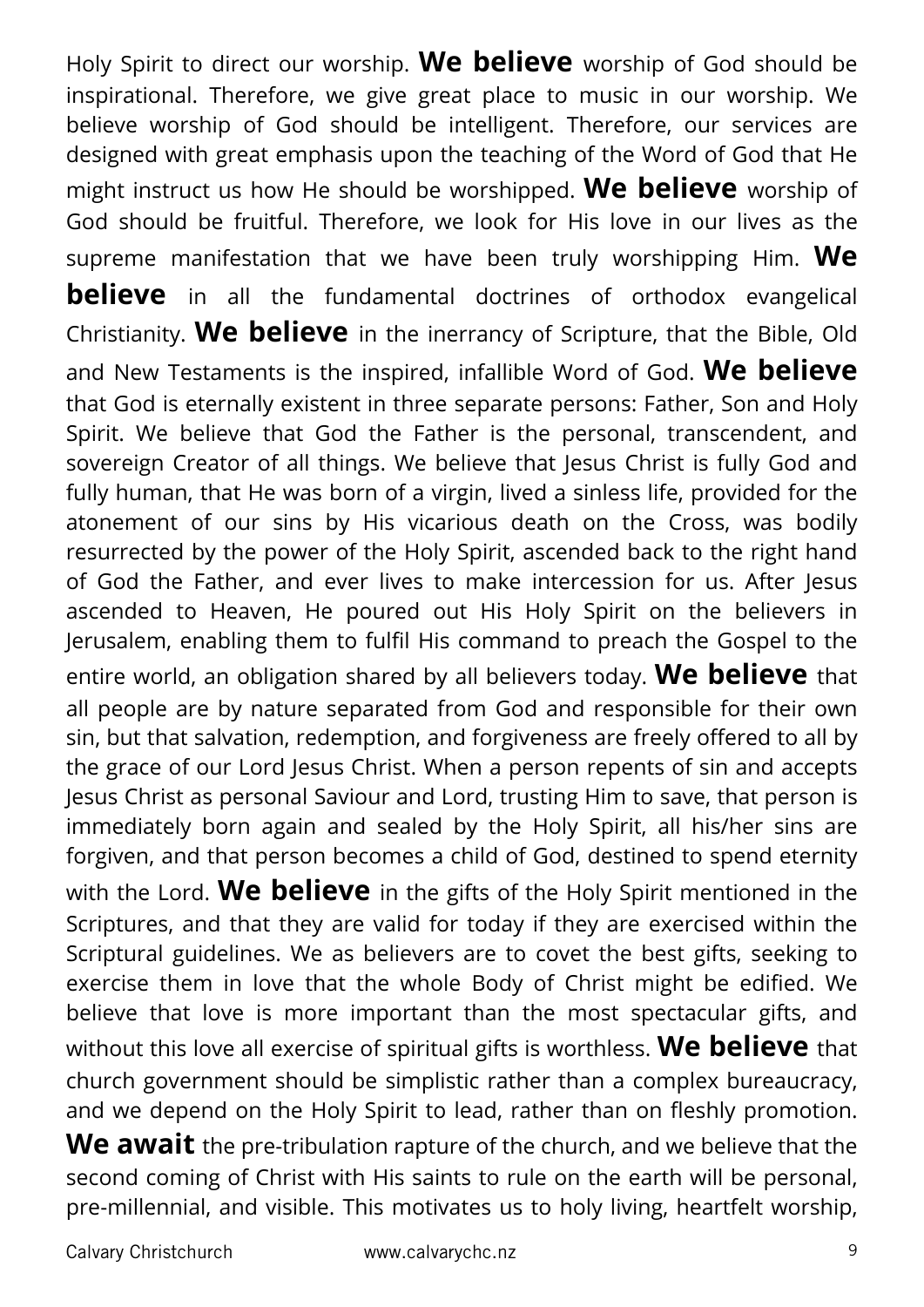committed service, diligent study of God's Word, regular fellowship, and participation in adult baptism by immersion and Holy Communion. **We seek** to teach the Word of God in such a way that its message can be applied to an individual's life, leading that person to greater maturity in Christ. **We teach** both expositorily and topically. We do not allow speaking in tongues loudly during services, nor prophecy while a Bible study is in progress because we do not believe that the Holy Spirit would interrupt Himself.

### **We reject:**

(1) The belief that true Christians can be demon possessed

(2) **"5-point Calvinism"** (i.e., a fatalistic Calvinistic view that leaves no room for free will; specifically, we reject the belief that Jesus's atonement was limited, instead we believe that He died for all people, and we reject the assertion that God's wooing grace cannot be resisted or that He has elected some people to go to hell; instead we believe that anyone who wills to come to Christ may do so);

(3) **"positive confession"** (the faith movement belief that God can be commanded to or work miracles according to man's will),

#### (4) **human prophecy that supersedes the Scripture**,

(5) **the incorporation of humanistic** and secular psychology and philosophy into Biblical teaching,

(6) **the overemphasis of spiritual gifts**, experiential signs and wonders to the exclusion of Biblical teaching. In our services, we focus on a personal relationship with God through worship, prayer, and the teaching of the Word of God.